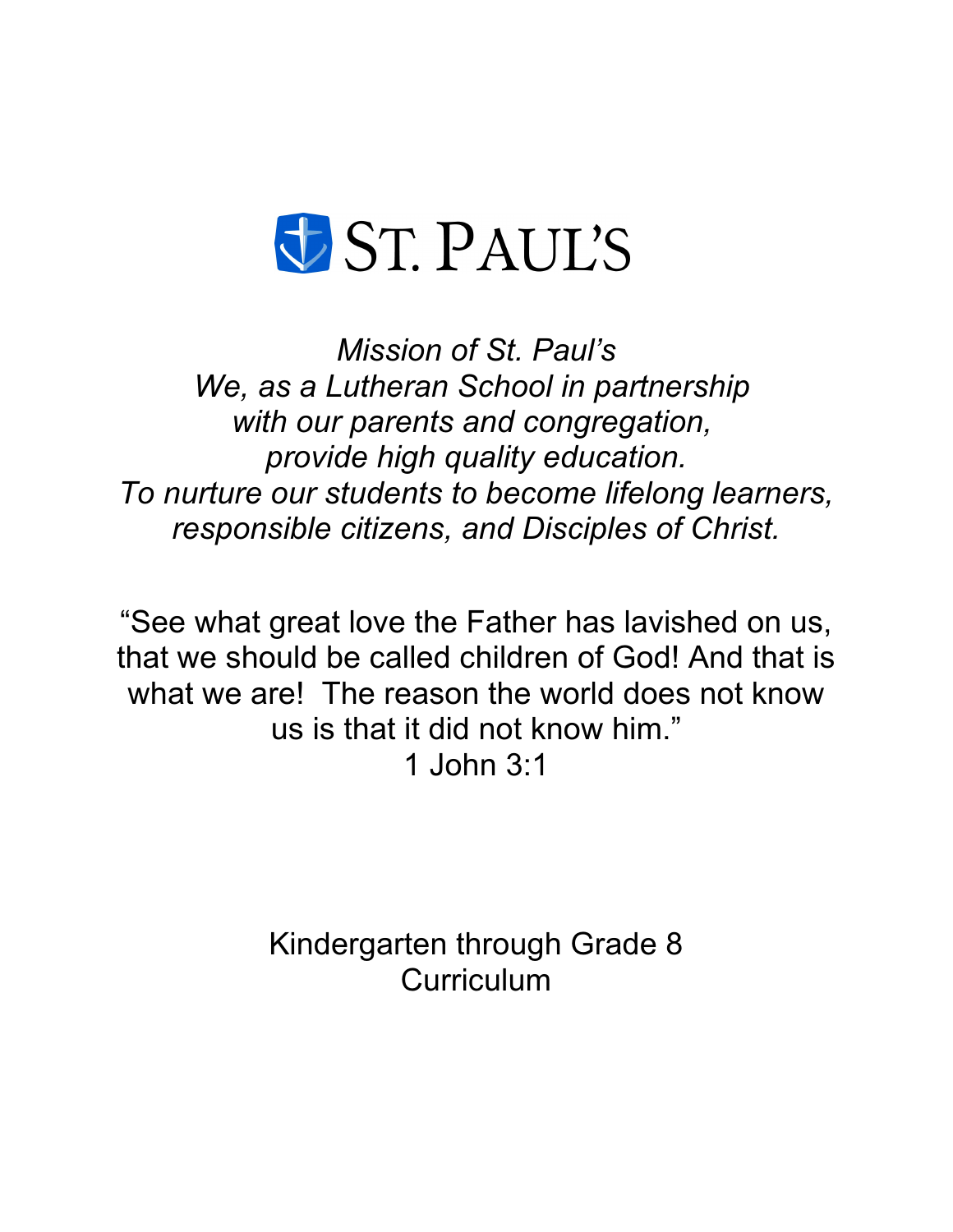# **UST. PAUL'S**

Although religion is formally taught one period a day, a Christian perspective is a part of every class and activity taught throughout the day. The school is a Christian community in which children and adults daily live out their faith.

# Bible and Christian Community

- Bible stories from Old and New Testament
- Activities to aid in remembering stories include art, drama, Q&A, retelling
- Prayer as a group and individually
- Singing religious songs
- Weekly chapel and memory work including Bible verses, songs, rhymes, and Lord's Prayer
- Relationship with God
- Relationship with others
- Practice kind and loving behaviors
- Learn to respect other people
- Take responsibility for classroom and individual needs

#### Language Arts

- Identify lower and upper case letters of the alphabet
- Name corresponding letter sounds
- Print upper and lower case letters
- Print first and last name
- Name consonants and vowels
- Differentiate consonant sounds and vowel sounds
- Match letter with beginning, middle and ending sounds
- Learn sight words
- Learn beginning decoding and blending skills
- Copy simple sentences
- Use inventive spelling to write words and sentences
- Read first-reader books
- Recognize rhyming words
- Learn about proper use of capitalization and punctuation
- Differentiate fact and fiction
- Learn word families

# KINDERGARTEN CURRICULUM

#### **Literature**

- Identify authors
- Identify illustrators
- Respond to stories with related activities
- Learn to use thinking skills to increase comprehension
- Learn to use picture cues
- Identify important details

#### Science/Health

- Creation God creating the world
- Forces and motion
- Five senses
- Energy and the sun
- Weather and seasons
- Living and non-living things
- Plants and seeds
- Nutrition
- Life cycle of butterfly
- Healthy teeth and habits
- How we take care of our bodies
- How we take care of God's world
- Impacts on Earth's system

### **Mathematics**

- Shapes, colors, patterns, sorting
- Understand graphs and compare information
- Weight, length, size
- Identify attributes
- Join and separate sets
- Addition and subtraction
- Count to 100
- Name and place numbers in proper sequence
- Identify numbers to 100
- Count by 5's, 10's and 100's
- Time (on the hour and half hour)
- Calendar, days of the week
- Identify odd and even numbers
- Identify missing numbers
- Learn place value

#### Social Studies

- Whom am I and what do I like
- My family, home and friends
- Community helpers and occupations
- Rules and problem solving
- My community and my world
- Celebrations holidays and special events
- Travel and safety
- Needs and wants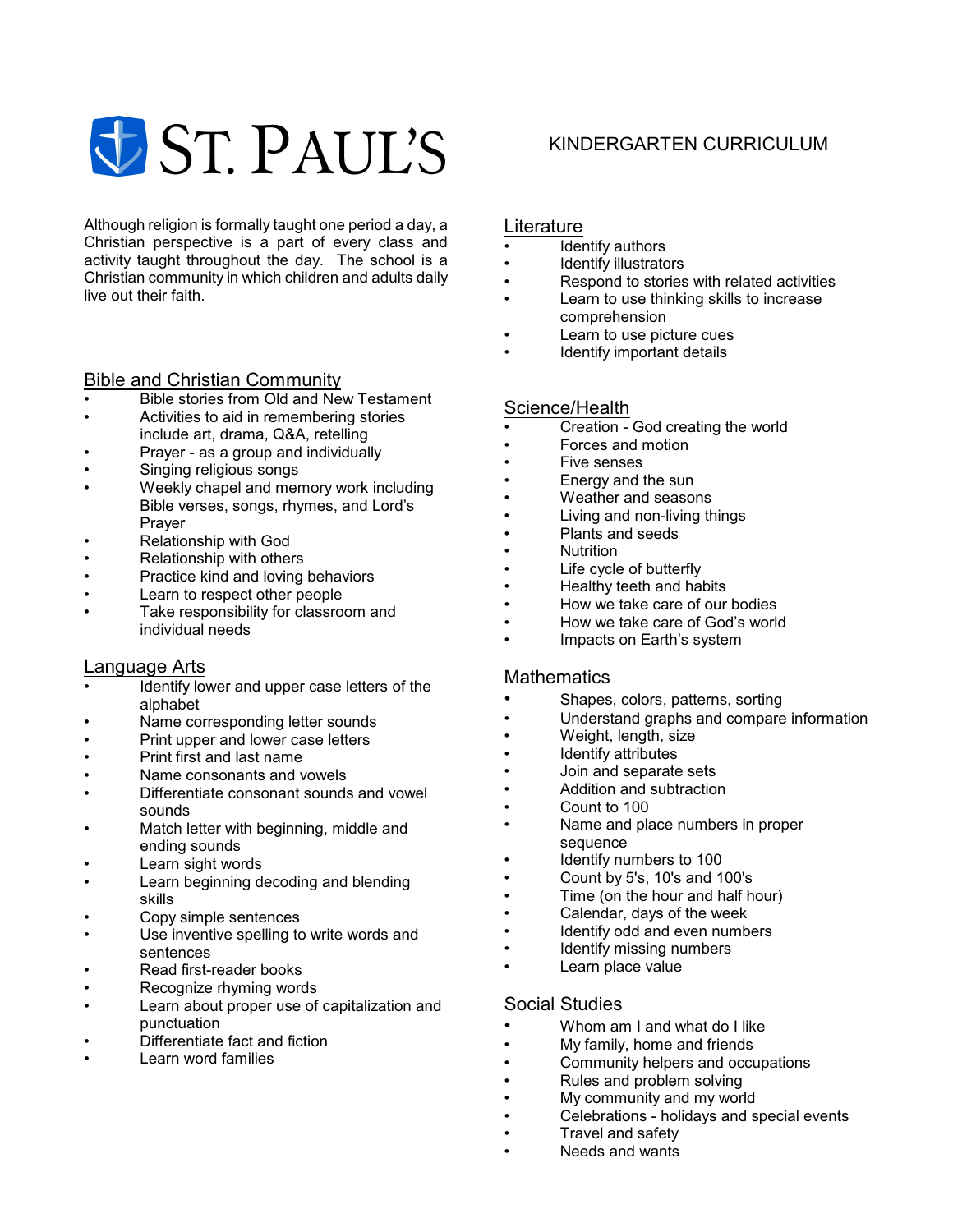- Develop a healthy lifestyle through physical activity
- Perform basic skills: hop, jump, skip, gallop, throw, catch, kick, balance, crossing the midline
- Large motor development

## Art

- Identify parts of work of art with color, shape, and texture
- Create art that reflects personal experiences
- Explore many different kids of media such as paint, clay, crayons, chalk, and others

#### Music

- Move and dance to music
- Sing simple songs
- Keep a steady beat-rhythm reading
- explore instruments
- listen to and enjoy various types of music

#### Latin

- Text: *Song School Latin*
- Focus on introducing Latin words while practicing fine and gross motor kindergarten skills
- Introduce basic phrases and vocabulary set to music
- Reinforce Latin vocabulary by retrofitting familiar picture books with Latin equivalents *Go, Dog, Go!* becomes *Go, Canis, Go!*

### Resource Room

The role of the resource teacher is to help students develop specific skills to improve proficiency in reading that will contribute to academic growth. They work with students in small groups or individually, using alternate activities and explicit methods of instruction that help struggling readers. They consult frequently with the teacher as well as keep the parents informed. Work is also done in math and other subject areas as needed.

The Resource Room also helps to implement the school's SEL curriculum and provide activities and resources to teachers for working with students to help them develop healthy social and emotional skills for in the classroom and beyond.

#### Readiness

Part of the Kindergarten Program includes respecting each child's individual developmental readiness.

2/2022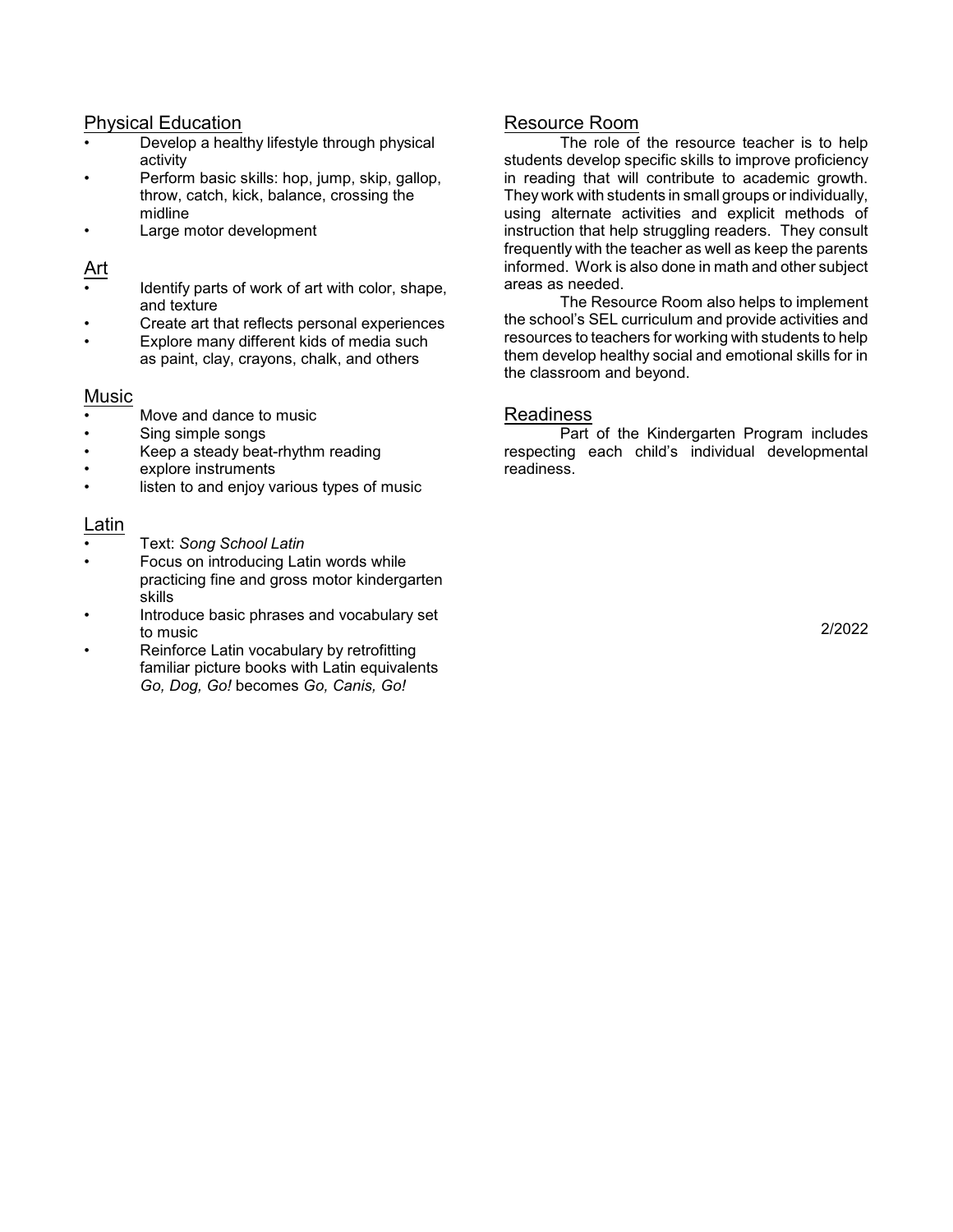

Although religion is formally taught one period a day, a Christian perspective is a part of every class and activity taught throughout the day. The school is a Christian community in which children and adults daily live out their faith.

## Religion

- Include Christ in all aspects of education<br>• Relationship with God
- Relationship with God
- Relationship with others
- Demonstration of Christ in word and action
- Daily devotions or chapel
- Old Testament time line
- New Testament time line
- Weekly memory work (a Bible verse and catechism section each week.)

#### Language Arts

- Reading
- Writing
- **Phonics**
- Grammar such as: noun, verb, adjective, pronoun, subject, predicate
- Sentence structure
- **Spelling**
- Handwriting

#### Literature

- Identify authors and illustrators
- Identify genres
- Respond to stories with related activities
- Understand how to use the library and its function
- Learn how to take care of books

## Social Studies

- **Communities**
- Goods and services
- Our world
- **Government**
- American History
- **Economics**
- **Culture**

#### **Science**

- Creation God creating the world
- **Life Science**
- **Physical Science**
- Earth Science

# FIRST GRADE CURRICULUM

## **Technology**

- Turn computer on and off
- Type and edit a simple sentence using word processing
- Insert a graphic into writing
- Introduce mouse skills
- Use a "draw" program

## **Mathematics**

- **Addition**
- **Subtraction**
- Skip counting
- Place value
- Odd/even numbers
- **Measurement**
- **Geometry**
- Time and money

## Physical Education

- Develop a healthy lifestyle through physical activity
- Perform basic skills: hop, jump, skip, gallop, throw, catch, kick, balance, crossing the midline
- Large motor development

#### Art

- Identify parts of work of art with color, shape, texture, lines, patterns
- Create art that reflects personal experiences
- Explore many different kids of media such as paint, clay, crayons, chalk, and tissue paper

#### Latin

- Text: *Song School Latin, Chapters 1-16*
- Same vocabulary as Kindergarten
- Focus on reading and writing the Latin vocabulary
- Introduce basic phrases and vocabulary set to music
- Introduce myths, culture, and epic literature including *Tales from the Odyssey* by Mary Pope Osborne
- Classical pronunciation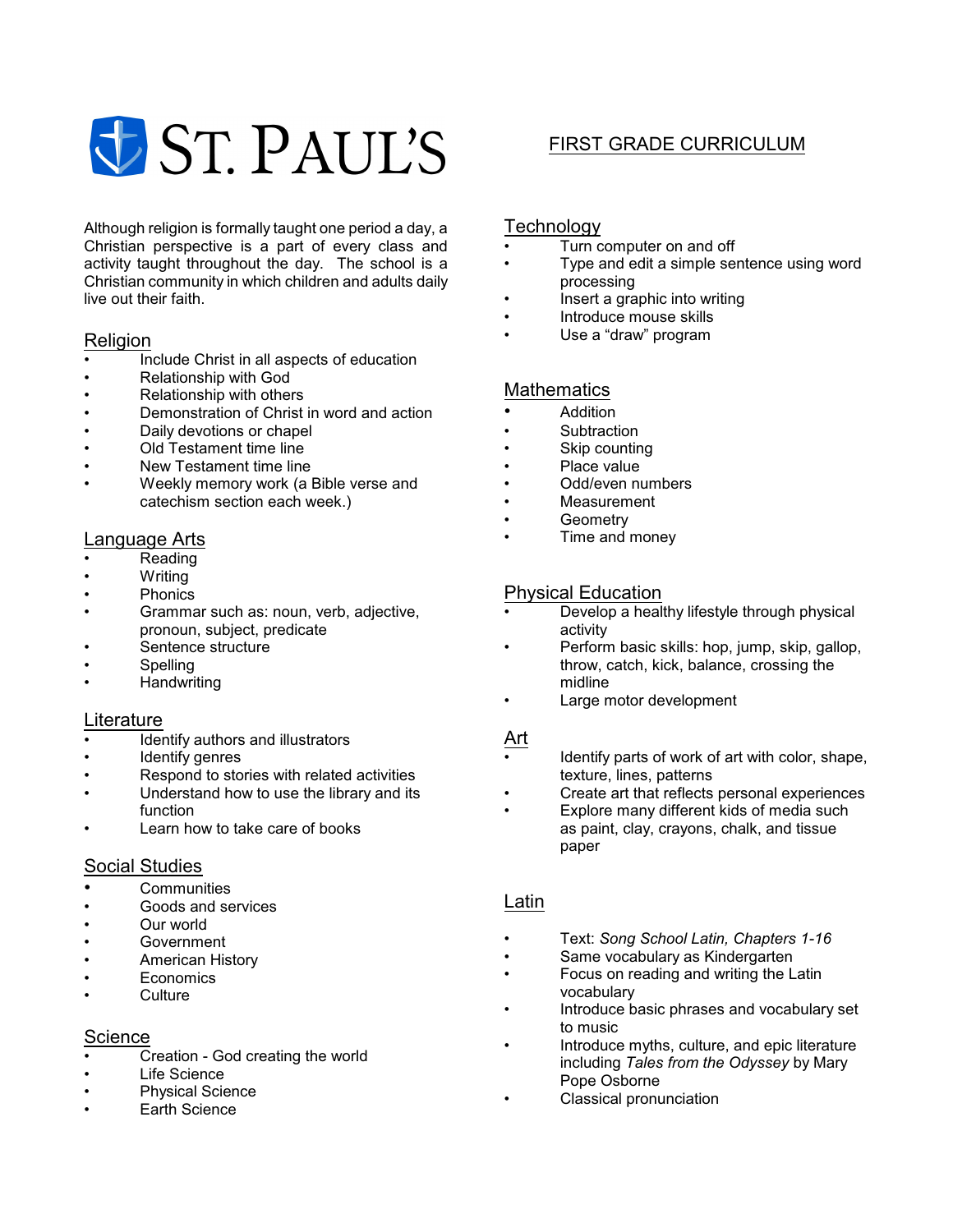### Music

- Move and dance to music
- Sing simple songs
- Keep a steady beat-rhythm reading<br>• Fynlore instruments
- Explore instruments
- Listen to and enjoy various types of music

#### Resource Room

The role of the resource teacher is to help students develop specific skills to improve proficiency in reading that will contribute to academic growth. They work with students in small groups or individually, using alternate activities and explicit methods of instruction that help struggling readers. They consult frequently with the teacher as well as keep the parents informed. Work is also done in math and other subject areas as needed.

The Resource Room also helps to implement the school's SEL curriculum and provide activities and resources to teachers for working with students to help them develop healthy social and emotional skills for in the classroom and beyond.

2/2022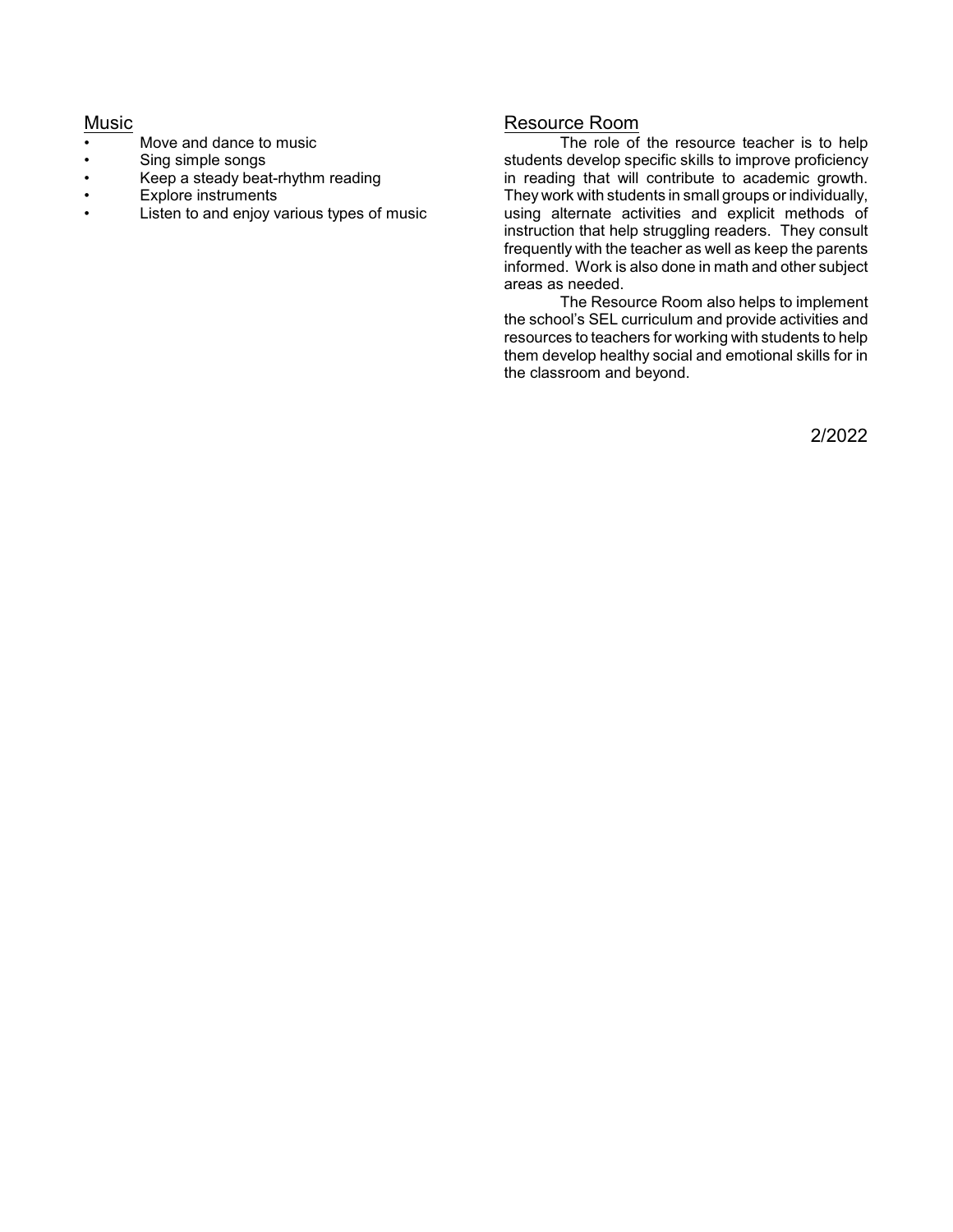Although religion is formally taught one period a day, a Christian perspective is a part of every class and activity taught throughout the day. The school is a Christian community in which children and adults daily live out their faith.

## Religion

- Include Christ in all aspects of education
- Relationship with God
- Relationship with others
- Demonstration of Christ in word and action
- Daily devotions or chapel
- Old Testament time line
- New Testament time line
- Weekly memory work (a Bible verse and catechism section each week.)
- Learning Bible stories

#### Language Arts

- Reading series with comprehension and writing activities
- Identify different genres
- Daily 5 independent reading and writing
- Grammar such as: noun, verb, adjective, pronoun, subject, predicate
- Sentence structure
- Weekly spelling differentiated based on grammar skills
- Handwriting manuscript and cursive

#### Social Studies

- Scholastics for Kids current events
- Studies Weekly map skills, key historical figures, base historic events of the United States
- Family History Project

#### **Science**

- Hands-on science using units from Inspire Science
- Animal research project
- Animal, plant life and water cycles
- Scientific methods
- Force and motion
- States and changes of matter

# SECOND GRADE CURRICULUM

# **Technology**

- Use save and save work appropriately
- Utilize the web for research
- Internet safety
- whole group instruction
- Coding
- Begin typing skills

### **Mathematics**

- Math board daily meetings student led
- Math manipulatives to aid in addition, subtraction and money
- Problem solving
- two digit addition and subtraction problems
- **Estimation and rounding**
- Fractions and Geometry
- **Measurement**

## Physical Education

- Develop a healthy lifestyle through physical activity
- Perform basic skills: hop, jump, skip, gallop, throw, catch, kick, balance, crossing the midline

#### Art

- Identify parts of work of art with color, shape, texture, lines, patterns
- Use a color wheel, horizon lines, rhythm
- Create art that reflects self, family and personal experience: nature, museums, artifacts, and culture
- Explore many different kids of media; tempera paint, finger paint, water colors, crayons, colored pencils, chalk, clay, paper, yarn and beads

#### Music

- Sing echo songs
- Move and dance to music
- Use instruments to make music
- Begin note reading
- Listen to and enjoy various types of music

#### Latin

- Text: *Song School Latin* Chapters 17-30
- Introduce basic phrases and vocabulary set to music
- Introduce myths, culture, and epic literature including *Tales from the Odyssey* by Mary Pope Osborne
- Classical pronunciation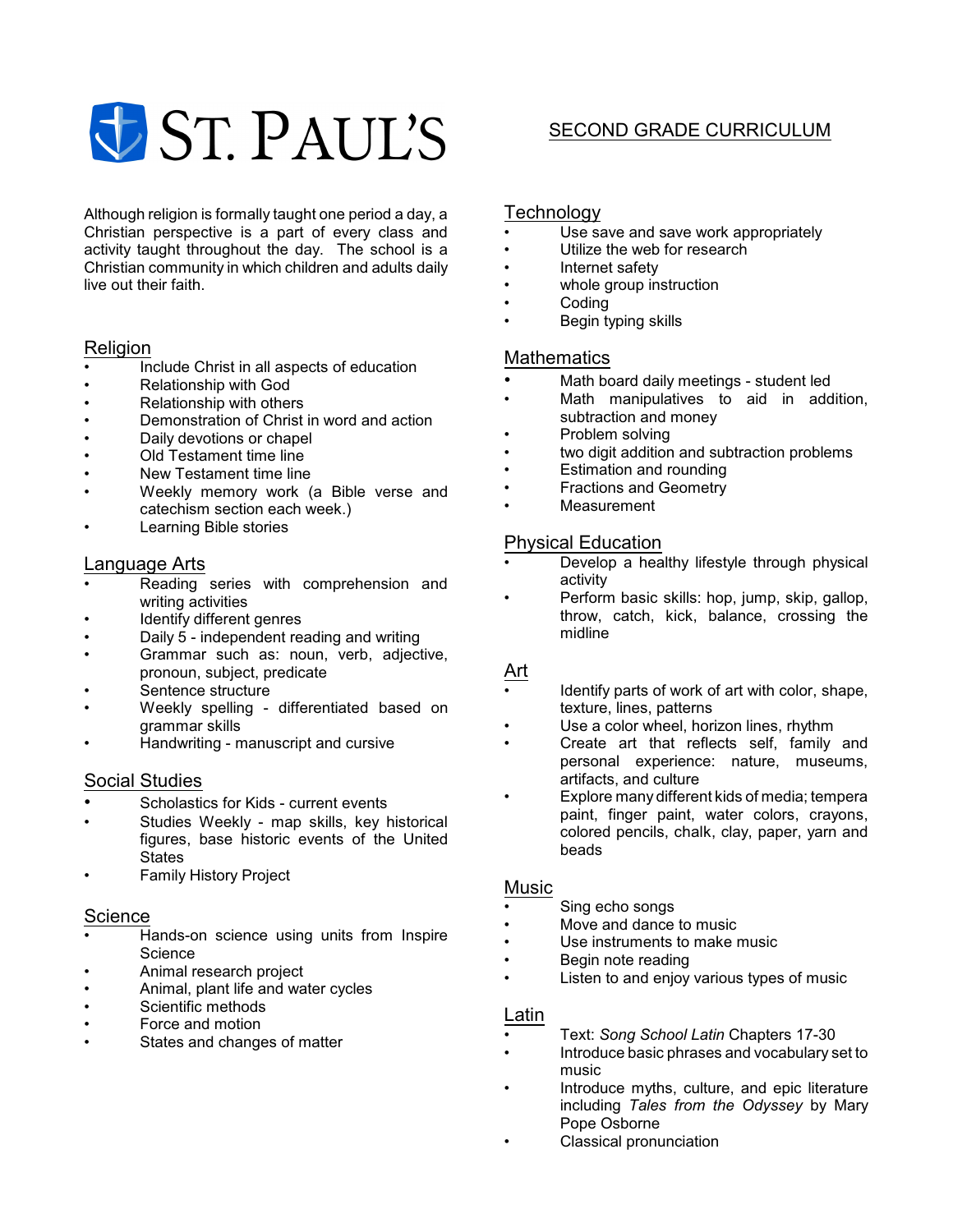## Field Trips

- Maple Syrup Tim e
- Al ternating Challenger Center and Peggy Notebaert Nature Museum
- Museum of Scienc e and Industry for Chri stmas Trees from Around the Worl d
- Buc kley Homes tead

#### Resource Room

The role of the resource teacher is to help students develop specific s kills to improve proficienc y in reading that will contribute to academic growth. They work with students in small groups or individually, using alternate activities and explicit methods of instruction that help struggling readers. They consult frequently with the teacher as well as keep the parents informed. Work is also done in math and other subject areas as needed.

The Resource Room al so helps to impl e ment the school ' s SEL curricul u m and provide ac tivities and resources to teachers for working with students to help them dev elop healthy social and e motional skills f or in the clas sroom and beyond.

2/2022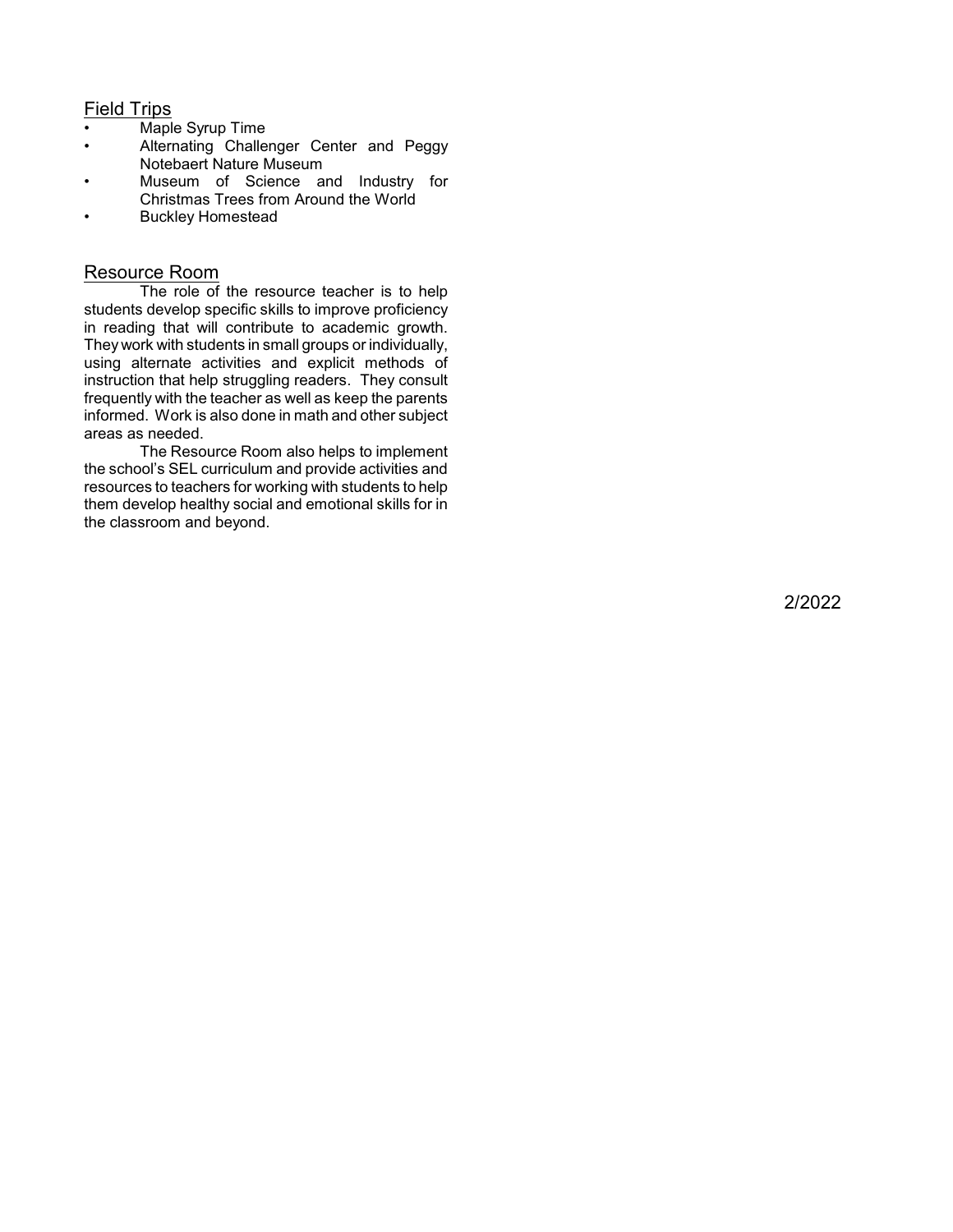# THIRD GRADE CURRICULUM

Although religion is formally taught one period a day, a Christian perspective is a part of every class and activity taught throughout the day. The school is a Christian community in which children and adults daily live out their faith.

## Religion

- Include Christ in all aspects of education
- Relationship with God
- Relationship with others
- Demonstration of Christ in word and action
- Daily devotions or chapel
- **Reformation**
- Advent and Lent
- The order of service
- Role of each part of the Trinity
- Memory work (Bible verses, Lord's Prayer, and Apostle's Creed)

## Language Arts

- Writing growth and learning to write full paragraphs
- Grammar parts of speech, paragraphing
- Weekly spelling unites differentiated to student's ability
- Cursive writing
- Reading focusing on strategies to improve comprehension
- Accelerated Reading focusing on independent reading

# Social Studies

- Use study skills to promote understanding of social studies
- Scholastics for Kids current events
- State of the week project
- Community differences
- Climates, cultures and customs
- Regions of the United States/climates

#### **Science**

- Hands-on science using units to better understand concepts in science
- Plant life cycle
- Matter and energy
- **Motion and Forces**
- Static electricity and magnetism
- **Magnets**

## **Technology**

- Understanding saving process
- Expand keyboard skills
- Access internet for simple research
- Create a simple Power Point presentation
- Copying, cutting and pasting
- Introduction so spreadsheet
- Alignment
- Introduce Google Suites

## **Mathematics**

- Multiplication facts
- Basic division problems
- Problem solving strategies
- Measurement both metric and customary
- Telling time
- Rounding
- Identifying fractions
- Word problems

## Physical Education

- Develop a healthy lifestyle through physical activity
- Perform basic skills: hop, jump, skip, gallop, throw, catch, kick, balance, crossing the midline
- Soccer, basketball, parachute, softball, dance, gymnastics, track and field events, volleyball

## Art

- Create projects using different kinds of media
- Drawing, painting, printmaking, sculpture
- Create art that shows personal ideas such as different subject matter, perspective
- Understand Art in relation to history (modern, historical, local, cultural)

### Music

- Listen to and enjoy various types of music
- Develop music vocabulary
- Use instruments to make music
- Sing simple rounds
	- Note reading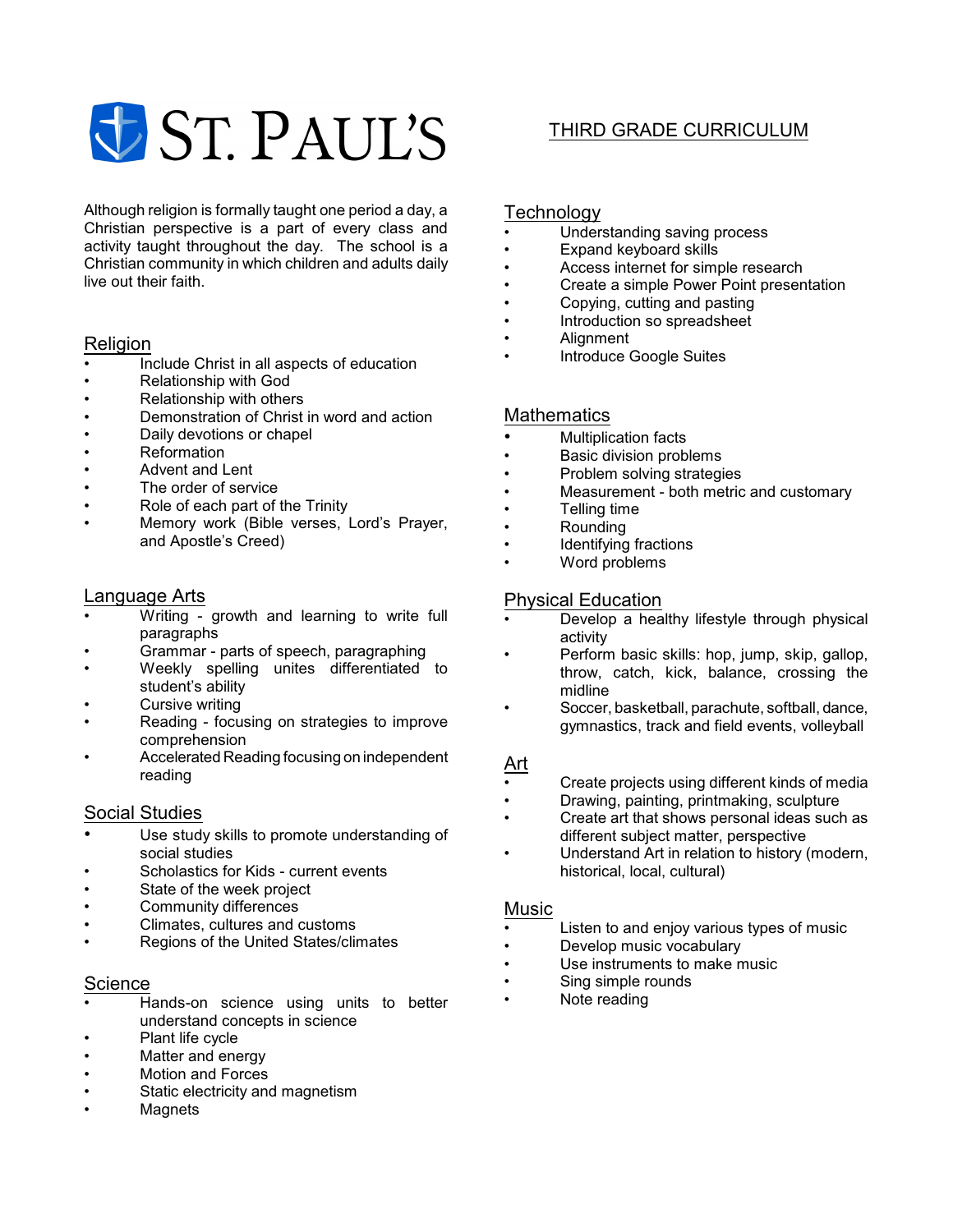#### Latin

- Text: Custom booklet
- Review *Song School Latin* vocabulary
- Begin study of grammar by introducing basic sentence patterns
- Learn to conjugate verbs
- Learn the Greek and Roman Olympian gods and goddesses
- Continue study of culture, and epic literature including *Tales from the Odyssey* by Mary Pope Osborne
- Classical pronunciation

## Field Trips

- Maple Syrup Time
- Alternating Challenger Center and Peggy Notebaert Nature Museum
- Museum of Science and Industry for Christmas Trees from Around the World
- **Buckley Homestead**

# Resource Room

The role of the resource teacher is to help students develop specific skills to improve proficiency in reading that will contribute to academic growth. They work with students in small groups or individually, using alternate activities and explicit methods of instruction that help struggling readers. They consult frequently with the teacher as well as keep the parents informed. Work is also done in math and other subject areas as needed.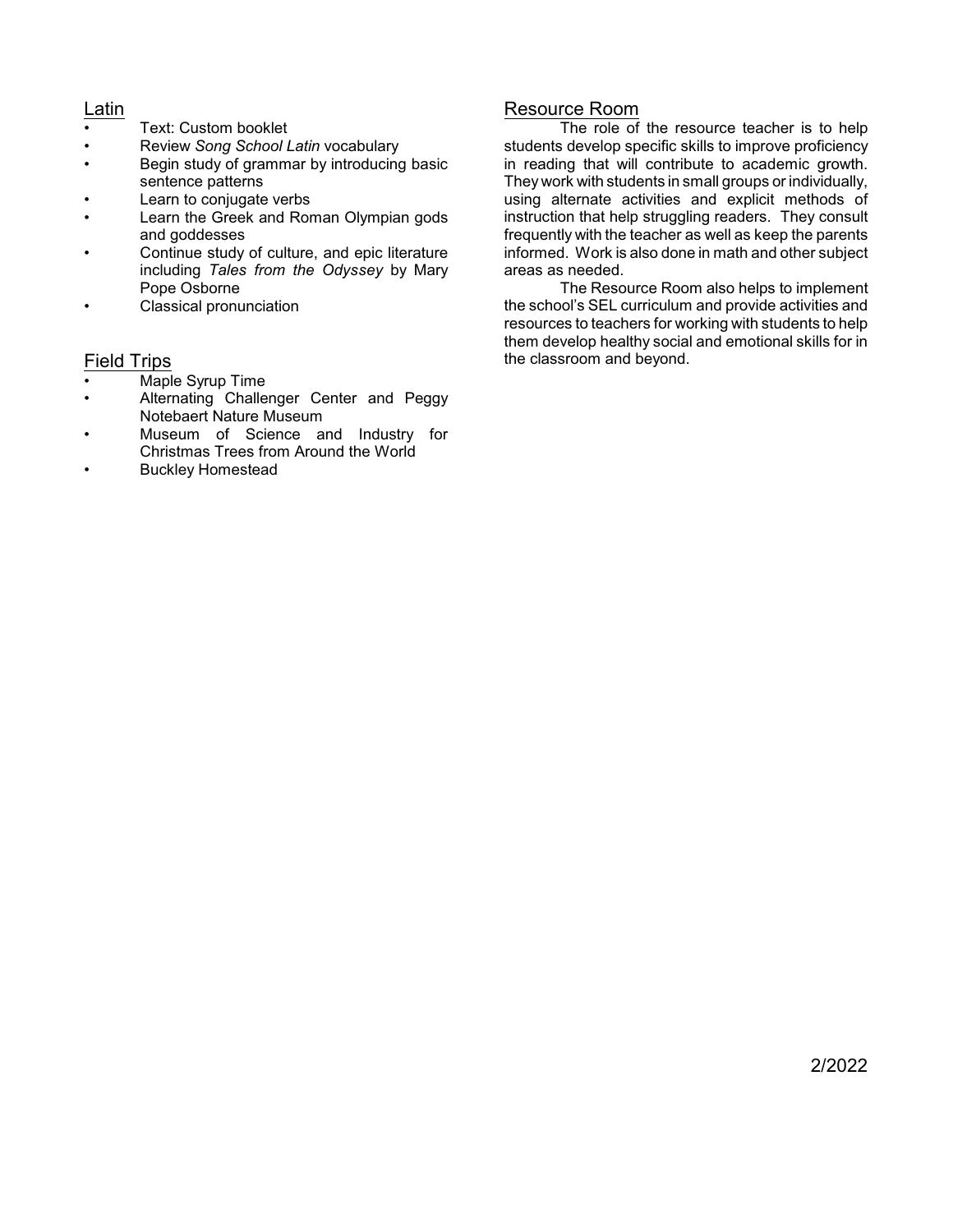Although religion is formally taught one period a day, a Christian perspective is a part of every class and activity taught throughout the day. The school is a Christian community in which children and adults daily

## Religion

live out their faith.

- Include Christ in all aspects of education
- Show love and forgiveness to their peers
- Build relationships with others and the world in which they live
- Grow in their Christian faith and understanding of God's word
- Participate in daily devotions and weekly chapel services
- Read Bible stories from the Old and New Testament in chronological order
- Respond to Bible stories and apply the ideas in their own lives
- Memorize Bible verses, Books of the Old and New Testament, the 10 Commandments, prayers and Creeds from Luther's Small Catechism

## Language Arts

- Read a variety of fiction and non-fiction texts
- Determine main idea/supporting details, fact/opinion, cause/effect
- Describe characters, setting, and events in a story
- Use details when retelling parts of a story
- Combine information from two texts
- Participate in Accelerated Reader an independent reading program
- Identify parts of speech within sentences
- Understand capitalization and punctuation rules
- Practice common spelling patterns
- Practice print and cursive handwriting
- Use the writing process to create persuasive, narrative, and informative essays

# FOURTH GRADE CURRICULUM

# Social Studies

- Study the State of Indiana in the past and present
- Identify people and events that have led to the development of our state
- Compare various Native American cultures from Indiana
- Study the branches of State government
- Understand citizenship responsibilities
- Map regions of Indiana and its physical landscape
- Create and interpret time lines
- Present research on a famous Hoosier for Living History Museum
- Attend Outdoor Education at Camp Tecumseh
- Complete an Indianapolis Motor Speedway Unit

## **Science**

- Study Physical, Earth/Space, and Life Science units
- Use the Scientific Method and Engineering Design Process
- Perform hands-on, inquiry-based investigations

## **Technology**

- Expand skills related to Google Suites
- Expand keyboarding skills
- Create an Excel spreadsheet and generate a graph
- Import information from the Internet and insert it into a document
- use a search engine
- Create a Power Point presentation for Indiana State History Project

## **Mathematics**

- Add and subtract multi-digit numbers
- Master multiplication facts
- Multiply two two-digit numbers
- Complete long division problems with remainders
- Add and subtract fractions and mixed numbers
- Compare fractions and decimals
- Solve real-world word problems
- Identify shapes, angles, and types of lines
- Perform customary and metric measurement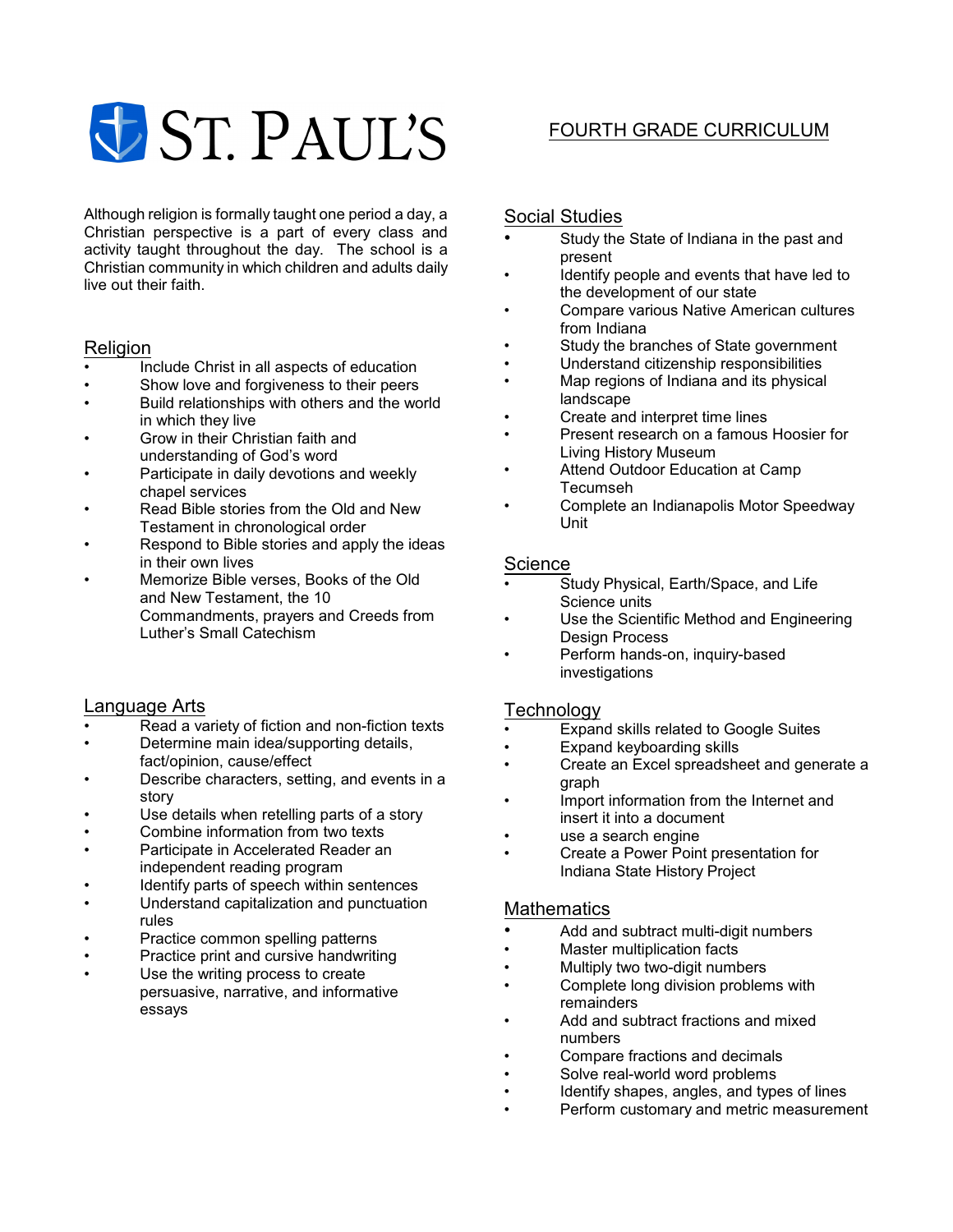- Develop a healthy lifestyle through physical activity
- Perform basic skills: hop, jump, skip, gallop, throw, catch, kick, balance, crossing the midline
- Soccer, volleyball, dance, football, basketball, track and field events

## Art

- Understanding elements of arts; color wheel, line, shape, space, balance
- Create projects using different types of media; drawing, painting, printmaking, sculpture
- Create art that shows personal ideas; emotion, perspective, subject matter
- Understanding Art and artists in relation to history. (Modern, historical, Indiana)

#### **Music**

- Begin recorder skills<br>• Sing rounds and more
- Sing rounds and more complex songs
- Develop music vocabulary
- Explore simple composition
- Listen to and enjoy various types of music

#### Latin

- Text: Custom booklet
- Continued study of grammar by reviewing and introducing new sentence patterns
- Continue work with vocabulary and derivatives
- Continue work with myth, culture, history, and epic literature by watching *Roman Mysteries* and reading *Tales from the Odyssey*
- *•* Conjugate verbs, conjugate verbs, conjugate verbs
- Classical pronunciation

# Resource Room

The role of the resource teacher is to help students develop specific skills to improve proficiency in reading that will contribute to academic growth. They work with students in small groups or individually, using alternate activities and explicit methods of instruction that help struggling readers. They consult frequently with the teacher as well as keep the parents informed. Work is also done in math and other subject areas as needed.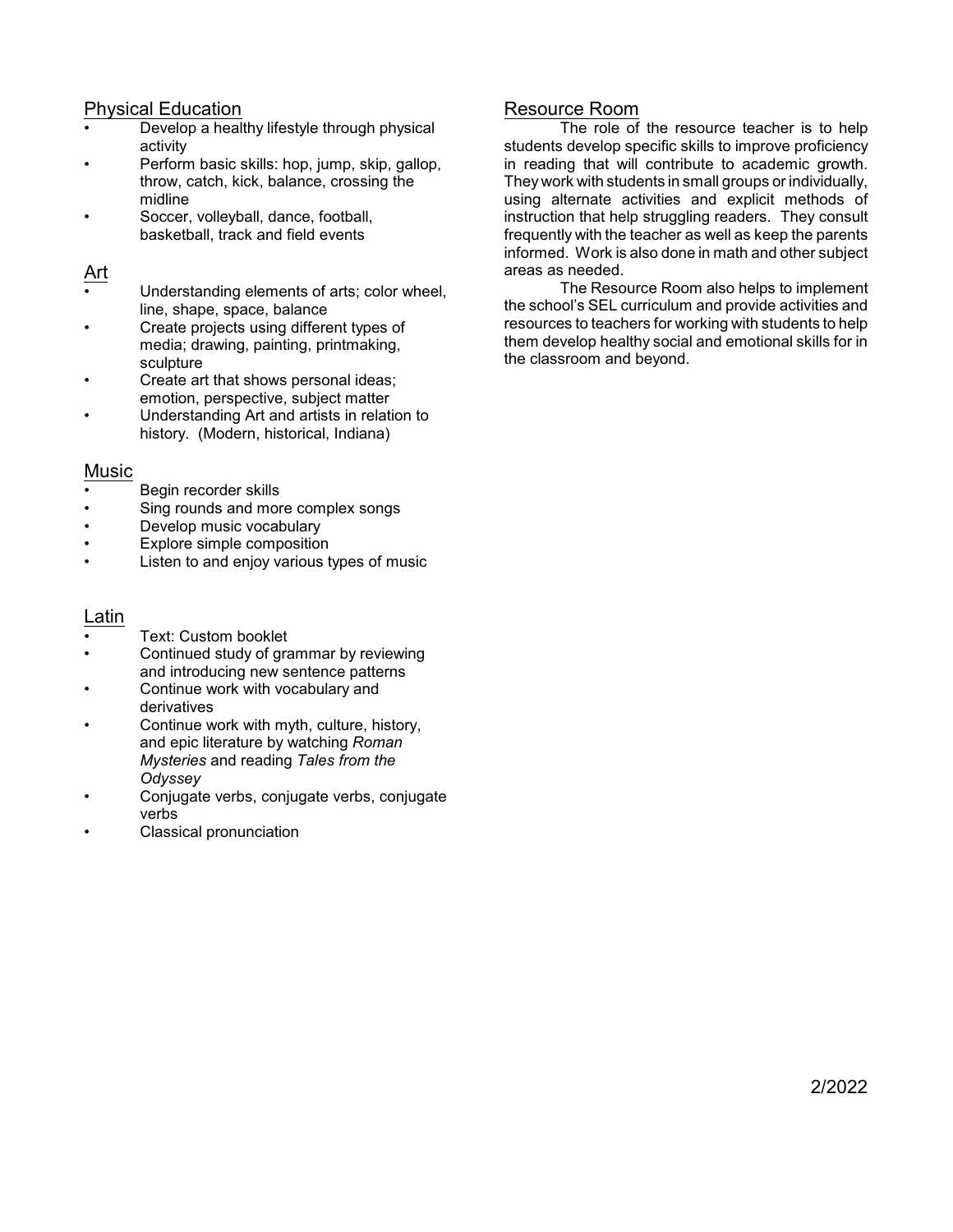Although religion is formally taught one period a day, a Christian perspective is a part of every class and activity taught throughout the day. The school is a Christian community in which children and adults daily live out their faith.

# Religion

- Include Christ in all aspects of education
- 10 Commandments and meaning
- Blessings of the Holy Spirit
- 1<sup>st</sup>, 2<sup>nd</sup>, 3<sup>rd</sup> Articles of the Apostle's Creed
- Martin Luther and the Reformation
- Sacraments of Baptism and Lord's Prayer
- Law/Gospel
- Faith Witnessing
- Weekly chapel and memory work

#### Language Arts

- State approved reading curriculum and responsive writing
- Novel studies aligned to reading curriculum skills
- Nonfiction text structures and features
- Accelerated Reading (independent reading)
- English Conventions rules and practice
- Non-fiction article responses
- Informational, opinion and narrative writing
- Paragraph editing
- Weekly spelling units & weekly vocabulary units with focus on synonyms, antonyms, and parts of speech

# Social Studies

- Studies of early life in Eastern/Western **Hemispheres**
- Native American Indians of North and South America
- History of the United States and biographies of key figures
- Living History Museum Project
- Map skills and global identification using absolute and relative location skills

# **Science**

- Classifying living things/plant and animal diversity
- **Ecosystems**
- **Matter**
- Physical/chemical changes
- Astronomy solar system
- Challenger Learning Center field trip and accompanying project

# FIFTH GRADE CURRICULUM

## **Technology**

- Create a word document and be able to change margins
- Create tables
- Record sounds and insert digital images in a power point presentation
- Utilize internet sites provided by current adopted textbook publishers for enrichment
- Continue use of Google Suites

# Mathematics

- Numbers and operations
- Place value, prime and composite numbers, factors, multiples, divisibility, order or operations
- Ratio and proportional reasoning
- Fractions, decimals, percentages
- Algebra variable, expressions and equations
- Geometry 2 dimensional figures, identifying angles

## Physical Education

- Develop a healthy lifestyle through physical activity
- Perform basic skills: hop, jump, skip, gallop, throw, catch, kick, balance, crossing the midline
- Soccer, volleyball, dance, football, basketball, track and field events, gymnastics

## Art

- Understanding elements of arts; color wheel, line, shape, space, balance
- Create projects using different types of media; drawing, painting, printmaking, sculpture
- Create art that shows personal ideas; emotion, perspective, subject matter
- Understanding Art and artists in relation to history. (Modern, historical, cultural)

#### Music

- Recorder skills
- Sing, play and discuss various types of music
- Explore instruments
- Simple composition
- Sing various types of songs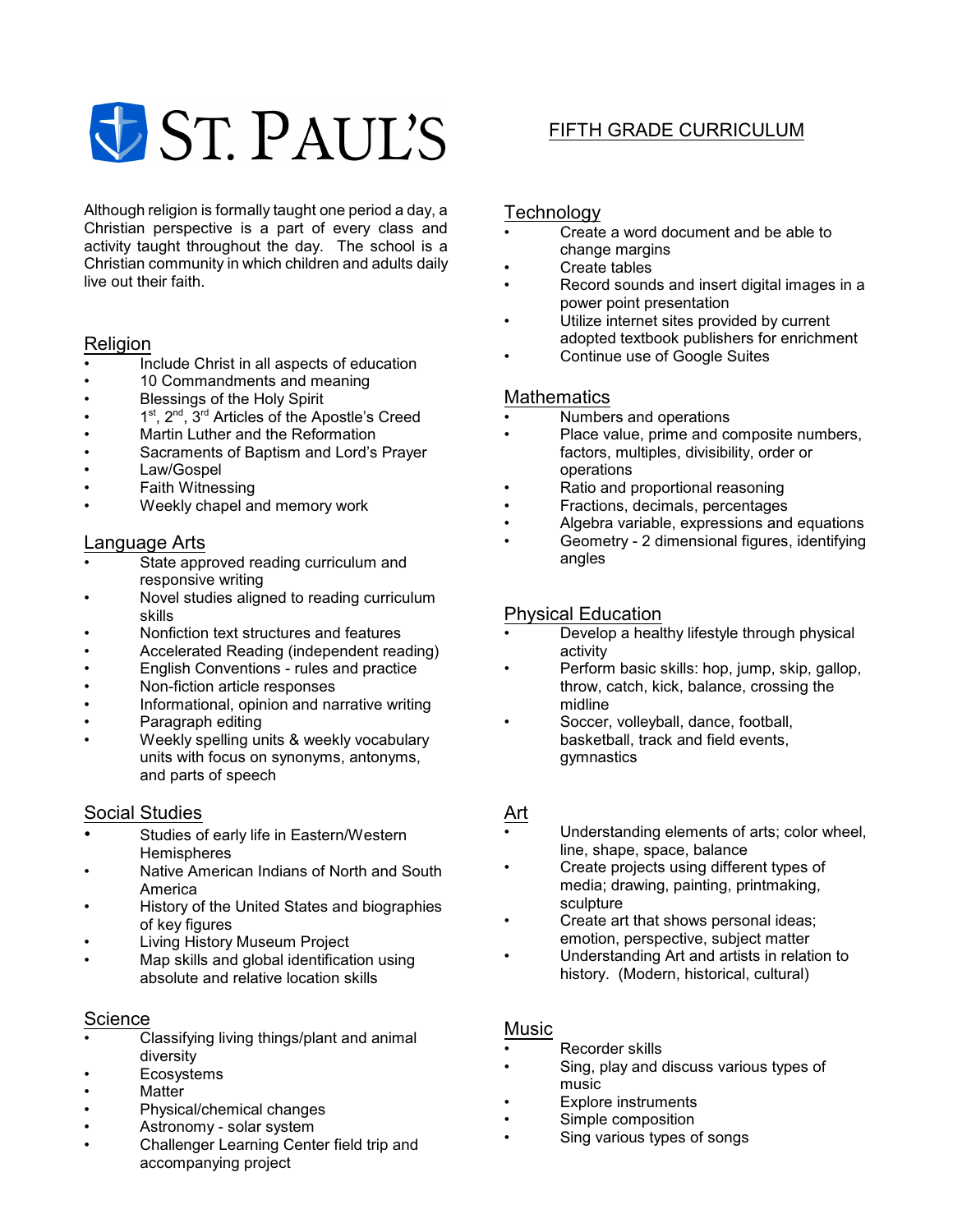#### Latin

- Text: *Learning Latin through Mythology*
- Dec ode and read fa mous m yths told in basic Lati n
- Continue study of gram mar, voc abulary, and deri vati ves
- Learn com m on word order
- Continue study of m yth, culture, hi story, and epi c literature by finishi n g *Tales from the* Odyssey, watching Khan Academy art history selections, and crafting projects which illustrate selected myths
- Clas sical pronunciation
- Introduce Ec cle siasti cal pronunciation and vocabulary
- Memorize The Lord's Prayer
- Continue work with m yth and culture

#### Resource Room

The role of the resource teacher is to help students develop specific s kills to improve proficienc y in reading that will contribute to academic growth. They work with students in small groups or individually, using alternate activities and explicit methods of instruction that help struggling readers. They consult frequently with the teacher as well as keep the parents informed. Work is also done in math and other subject areas as needed.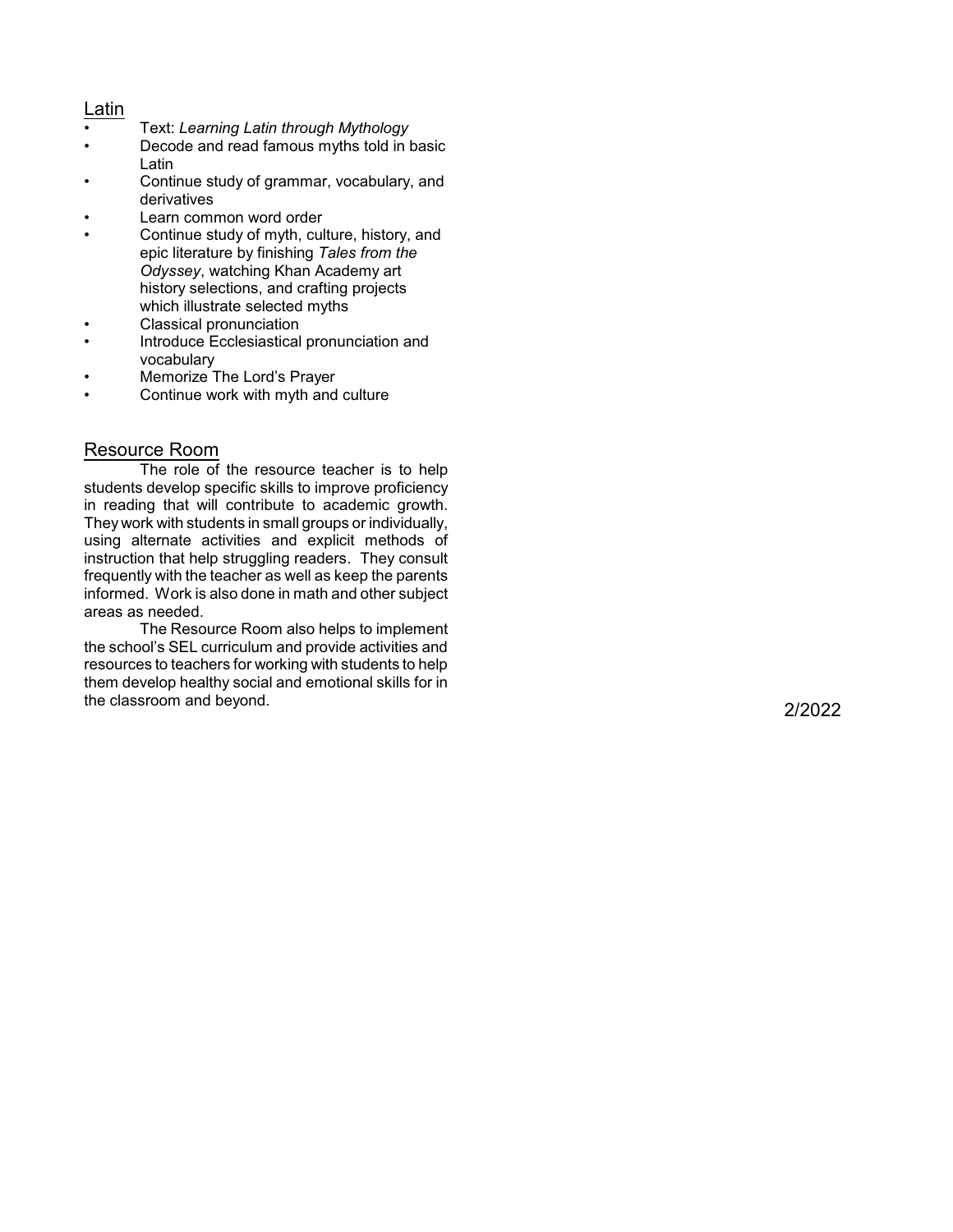# SIXTH GRADE CURRICULUM

Although religion is formally taught one period a day, a Christian perspective is a part of every class and activity taught throughout the day. The school is a Christian community in which children and adults daily live out their faith.

# **Religion**

The goal of religious instruction at St. Paul's is that students grow in their:

- Relationship with God
- Relationship with other Christians
- Ability to witness to non-Christians
- Ability to relate to the world and creation in God-pleasing ways
- Knowledge of God's word
- Weekly chapel or devotions and memory work

## English

- Rules of English grammar, capitalization, and punctuation
- Parts of speech (nouns, verbs, pronouns, modifiers, complements, verbals)
- Sentence structure
- Selected models of composition (personal narrative, process, comparison/contrast, and research)
- Proofreading skills
- Public speaking
- Spelling skills
- Reinforcement of handwriting skills

## Literature

- Read a variety of novels within a range appropriate for 6<sup>th</sup> grade including: *Hatchet*, *The Cay, Holes*
- Analyzing how particular portions of stories including: structure, perspective, central ideas
- Acquire and use accurately grade-level appropriate words and phrases
- Writing genres
- Writing narrative compositions in a variety of forms
- Apply the writing process to all forms of writing
- Critically analyze information found in a variety of places

### Social Studies

- The Western World
- Map skills
- Outdoor Education Camp Tecumseh
- Early American Civilization
- South America
- American & Canadian History and Geography
- European History and Geography
- Living History Museum project

### **Science**

- Hands-on science experiments
- Substance of natural world
- Energy and forces
- Earth and space
- Study of ecosystems
- Human life functions

## **Mathematics**

- Number theory
- Algebraic reasoning
- **Exponents**
- Ratios and proportions
- **Percentages**
- Geometry 2 and 3 dimensional
- Focus on area of polygons
- Surface area
- Collecting and displaying data
- Integers
- Decimal and fraction operations
- **Measurement**

# Physical Education

- Introduction to team sports
- Building skills in practice and noncompetitive settings
- Combine skills and apply them while playing modified sports
- Achieving, maintaining and enhancing a healthy level of physical fitness

## Art

- Create art using personal ideas in different media
- Apply elements of Art
- Identify types of lines, textures, colors and space
- Recognize art and artist in relation to history
- Develop a respect for art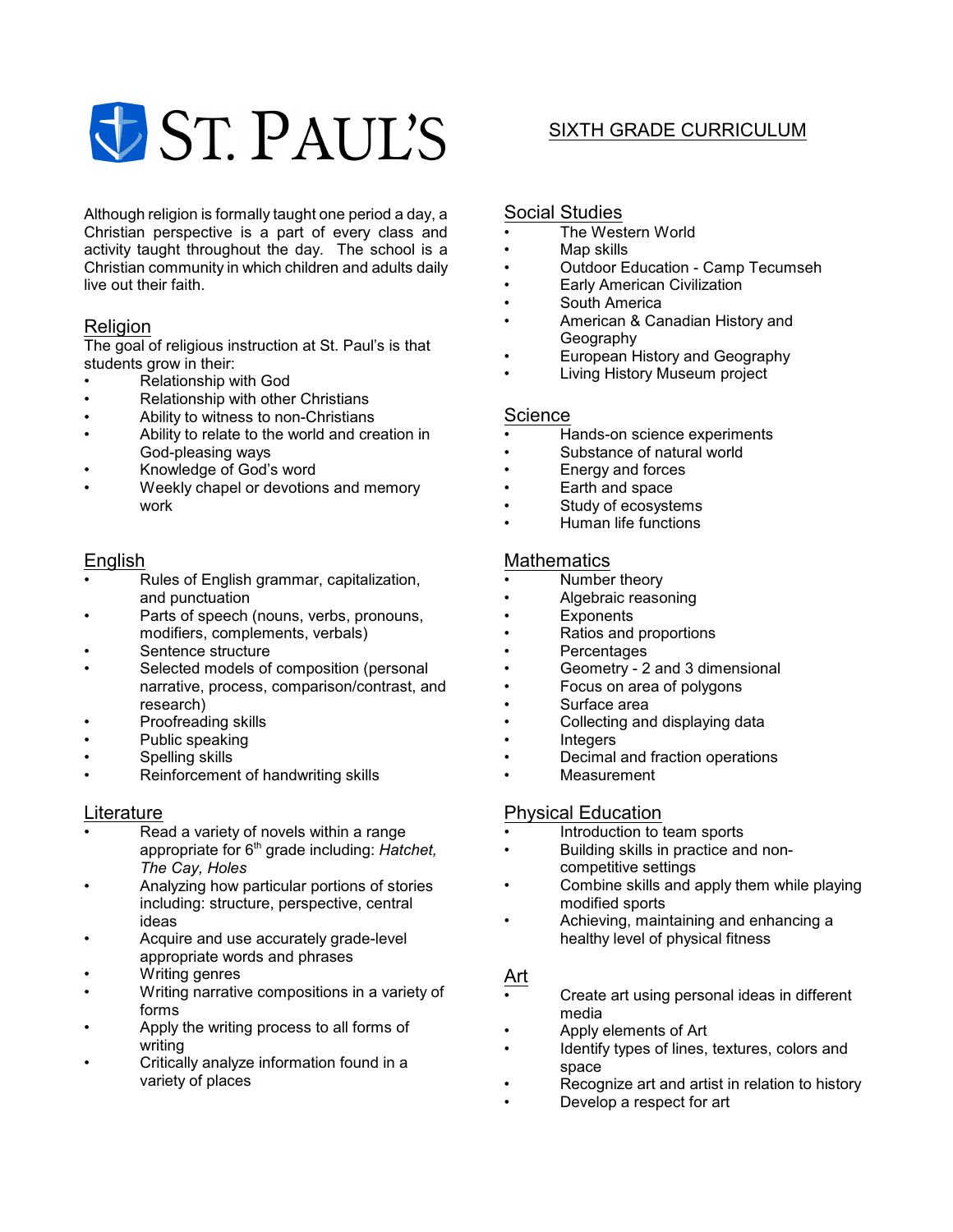# Music

Choices of curriculum including:

- Band
- **Choir**
- Select choir
- Handbells
- General music

# Latin

- *Text: Oxford Latin Course 1*
- Commit vocabulary, endings, and grammar to memory
- Continue English word building with Latin roots
- Present grammar through reading
- Analyze sentence structure
- Learn about the life and writing of the Roman poet Horace (our book's main character)
- Continue work with myth, culture, history and epic literature including: a retelling of Homer's *Illiad*, reading selections from Vergil's *Aeneid*, learning the phrase of the week, the person of the week, the place of the week (on a 3 year rotation)

# Resource Room

The role of the resource teacher is to help students develop specific skills to improve proficiency in reading that will contribute to academic growth. They work with students in small groups or individually, using alternate activities and explicit methods of instruction that help struggling readers. They consult frequently with the teacher as well as keep the parents informed. Work is also done in math and other subject areas as needed.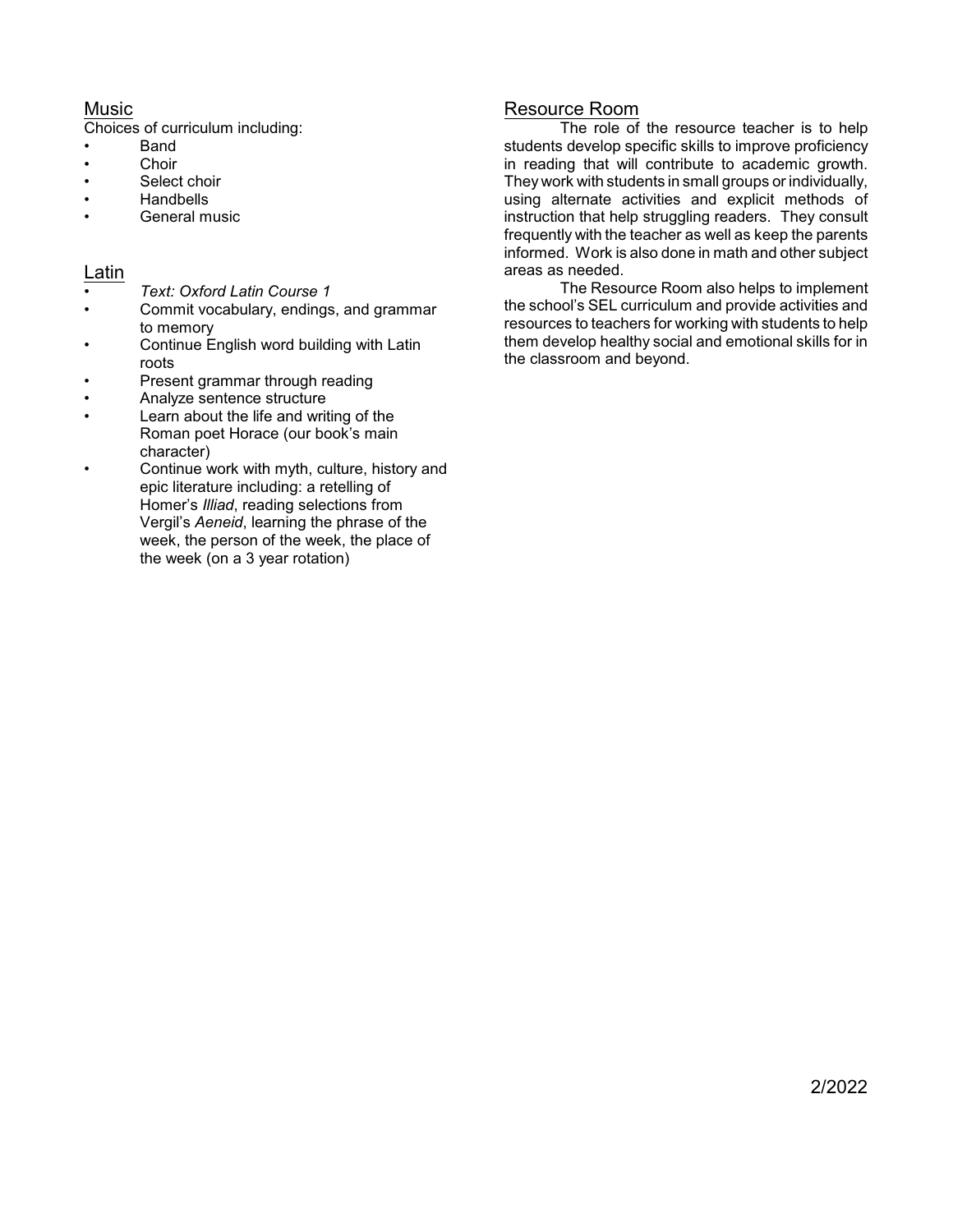Although religion is formally taught one period a day, a Christian perspective is a part of every class and activity taught throughout the day. The school is a Christian community in which children and adults daily live out their faith.

# Religion

The goal of religious instruction at St. Paul's is that students grow in their:

- Relationship with God
- Relationship with other Christians
- Ability to witness to non-Christians
- Ability to relate to the world and creation in God-pleasing ways
- Knowledge of God's word
- Study of Old Testament stories
- Weekly chapel or devotions and memory work

# **English**

- Rules of English grammar, capitalization, and punctuation
- Parts of speech (nouns, verbs, pronouns, modifiers, complements, verbals)
- Sentence structure
- Selected models of composition (personal narrative, process, comparison/contrast, and research)
- Proofreading skills
- Public speaking
- Spelling skills
- Reinforcement of handwriting skills

#### **Literature**

- Read a variety of novels within a range appropriate for 6<sup>th</sup> grade including: *Maniac Magee, Call of the Wild, Westing Games*
- Analyzing how particular portions of stories including: structure, perspective, central ideas
- Acquire and use accurately grade-level appropriate words and phrases
- Writing genres
- Writing narrative compositions in a variety of forms
- Apply the writing process to all forms of writing
- Critically analyze information found in a variety of places

# SEVENTH GRADE CURRICULUM

# Social Studies

- The Eastern World
- Map skills
- Southwest and Central Asia
- Africa
- South and East Asia and the Pacific
- History of Major World Religions
- Living History Museum project
- Current events

#### **Science**

- $\overline{\mathsf{H}}$ and-on Science experiments
- Nature of Science
- Physics: Energy and forces
- Life structure and function
- The human body systems
- Ecology and the environment
- Earth and surface

## **Mathematics**

- Algebraic reasoning
- Two step equations/inequalities
- Linear equations and functions of integers
- Rational numbers arithmetic
- Square numbers
- Rations, proportions, proportional relationships
- **Scale**
- **Percentages**
- Geometry focus on angles, triangles, prisms and circles
- Probability and sampling

# Algebra I

- Order of operations and other computation(s)
- Solving equations and inequalities such as one step, two step, pertinent word problems, quadratics, rational exponents, exponential, systems of linear (equations)
- Graphing: linear (including systems) equations and inequalities; quadratic equations, exponential equations, cubic equations
- Functions: radical, linear, quadratic, exponential, cubic, rational
- Polynomials: adding, subtracting, multiplying, dividing, factoring
- Probability: basic, combinations, permutations;
- Sequences and series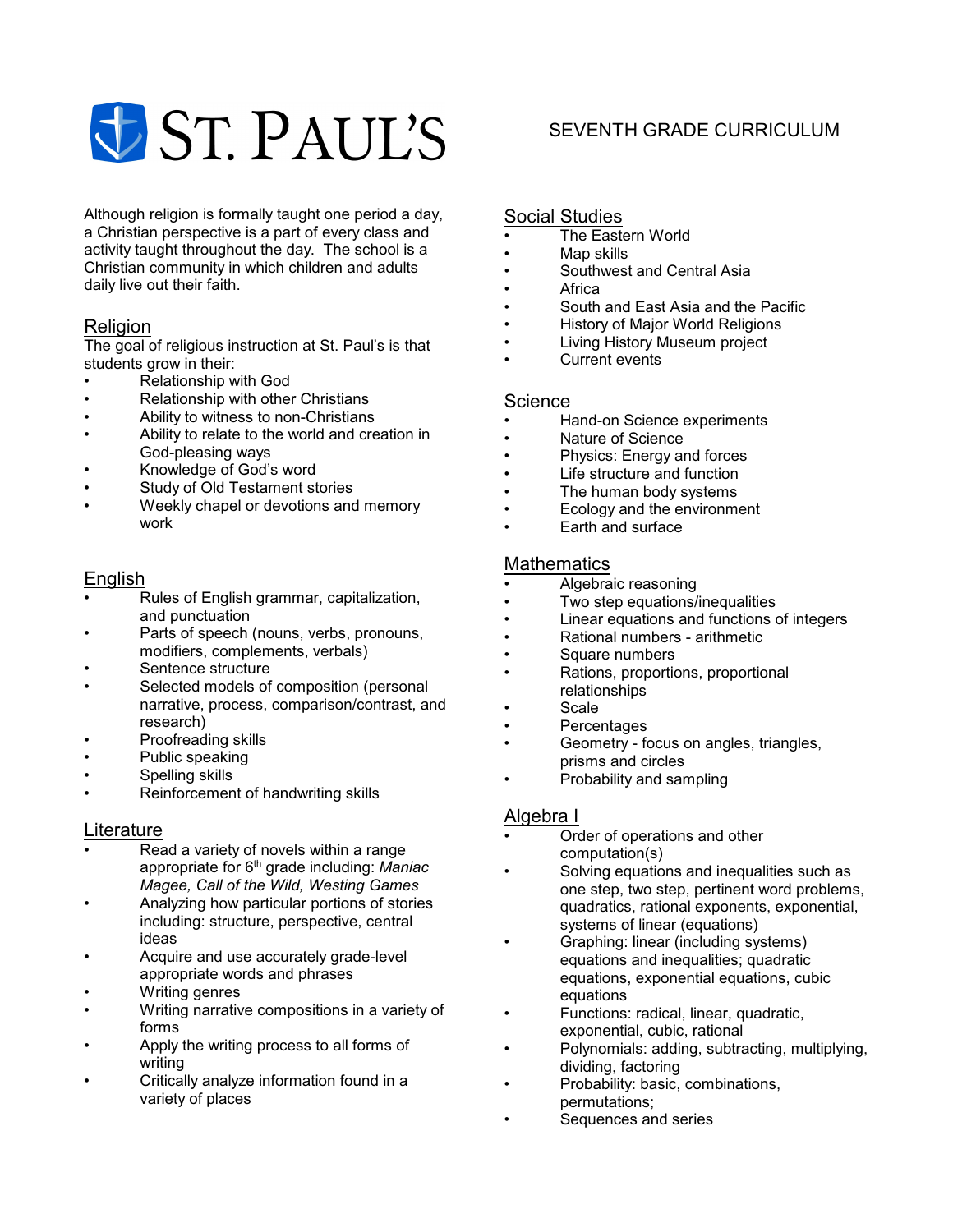- Introduction to team sports
- Building skills in practice and noncompetitive settings
- Combine skills and apply them while playing modified sports
- Achieving, maintaining and enhancing a healthy level of physical fitness

### Art

- Create art using personal ideas in different media
- Apply elements of Art
- Identify types of lines, textures, colors and space
- Recognize art and artist in relation to history
- Develop a respect for art

# Music

Choices of curriculum including:

- Band
- **Choir**
- Select choir
- Handbells
- General music

#### Latin

- *Text: Oxford Latin Course 1*
- Commit vocabulary, endings, and grammar to memory
- Continue English word building with Latin roots
- Present grammar through reading
- Analyze sentence structure
- Learn about the life and writing of the Roman poet Horace (our book's main character)
- Continue work with myth, culture, history and epic literature including: a retelling of Homer's *Illiad*, reading selections from Vergil's *Aeneid*, learning the phrase of the week, the person of the week, the place of the week (on a 3 year rotation)

# Resource Room

The role of the resource teacher is to help students develop specific skills to improve proficiency in reading that will contribute to academic growth. They work with students in small groups or individually, using alternate activities and explicit methods of instruction that help struggling readers. They consult frequently with the teacher as well as keep the parents informed. Work is also done in math and other subject areas as needed.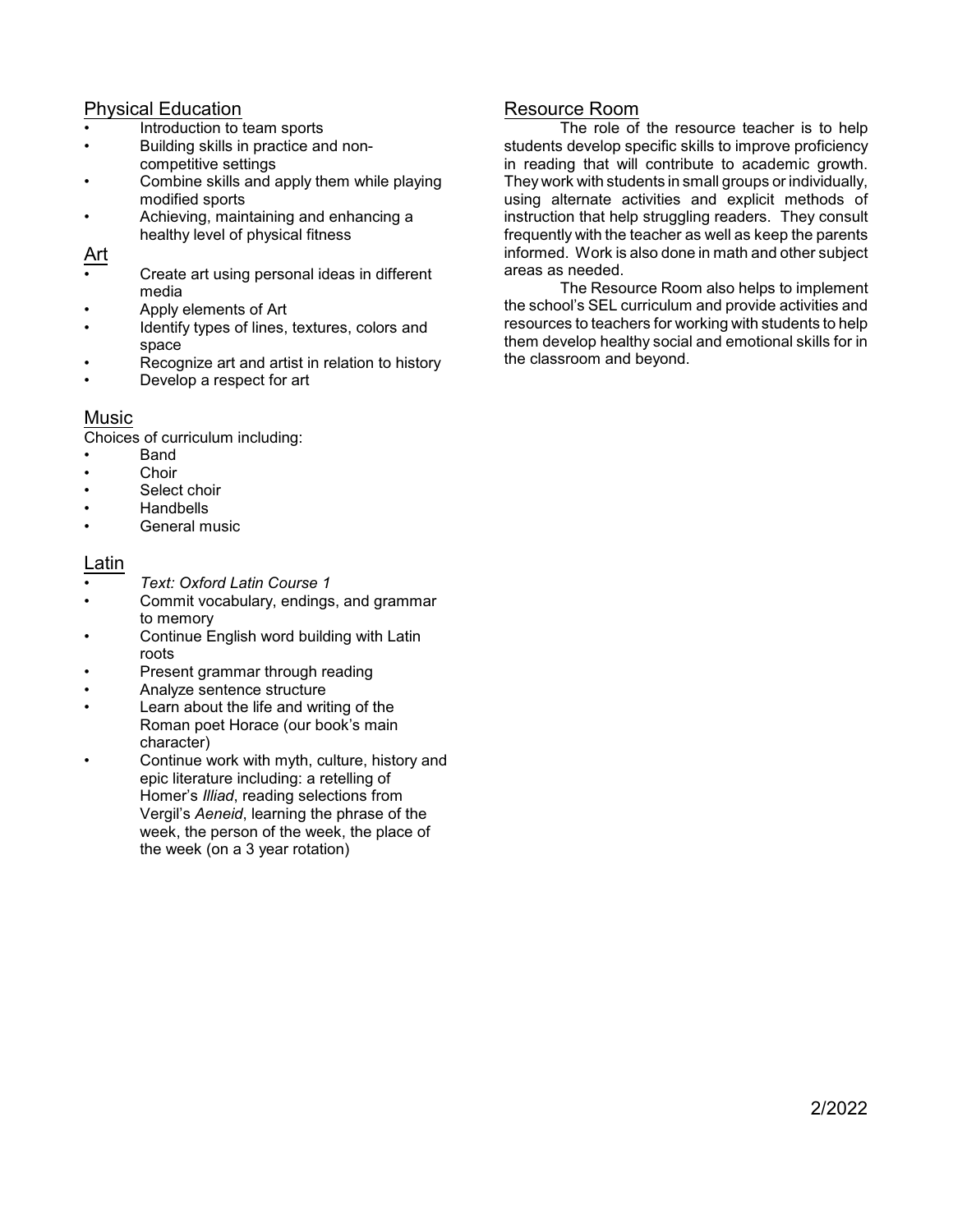

# EIGHTH GRADE CURRICULUM

Although religion is formally taught one period a day, a Christian perspective is a part of every class and activity taught throughout the day. The school is a Christian community in which children and adults daily live out their faith.

#### Religion

- Christian Doctrine, including:
	- The Ten Commandments
	- The Apostles' Creed
	- The Lord's Prayer
	- Holy Baptism
	- Confession and Forgiveness
	- Holy Communion
- Daily Prayers
- Christian Vocation (The Table of Duties)
- Preparation for Holy Communion
- Weekly chapel or devotions and memory work

#### English

- Rules of English grammar, capitalization, and punctuation
- Parts of speech (nouns, verbs, pronouns, modifiers, complements, verbal)
- Sentence structure
- Selected models of composition (personal narrative, process, comparison/contrast, and research)
- Proofreading skills
- Public speaking
- Spelling skills
- Reinforcement of handwriting skills

#### Literature

- Read a variety of novels within a range appropriate for 6<sup>th</sup> grade including: *Refugee, Bearstone, Giver*
- Analyzing how particular portions of stories including: structure, perspective, central ideas
- Acquire and use accurately grade-level appropriate words and phrases
- Writing genres
- Writing narrative compositions in a variety of forms
- Apply the writing process to all forms of writing
- Critically analyze information found in a variety of places

#### US History

- Historical events, figures, and context
- Individual research on various historical figures and events
- US Geography and map skills (location of states, capitals, land forms, waterways, regions)
- US Constitution and other significant documents
- Structure and function of US government
- Key figures and positions in government
- **Current Events**
- Living History Museum project

#### Science

- Hand-on Science experiments
- Nature of Science
- Introduction to Chemistry
- **Exploring Life: Genetics**
- Systems, environmental impacts

#### Pre-Algebra

- Principals of Algebra expressions, multi step equations, inequalities, representing, solving, graphing, linear equations, systems of equations, linear inequalities, slopes, intercepts
- Rational and irrational n umbers
- Exponents and scientific notation
- Square and cube numbers and roots, simplifying and estimating
- Rations, proportions and percents emphasis on application and analysis
- **Similarity**
- Foundations of Geometry line and angle relationships, transformations, perimeter, area, volume and surface
- Data and statistics

#### Algebra I

- Order of operations and other computation(s)
- Solving equations and inequalities such as one step, two step, pertinent word problems, quadratics, rational exponents, exponential, systems of linear (equations)
- Graphing: linear(including systems) equations and inequalities; quadratic equations, exponential equations, cubic equations<br>Functions: radical, linear, quad
- radical, linear, quadratic, exponential, cubic, rational
- Polynomials: adding, subtracting, multiplying, dividing, factoring
- Probability: basic, combinations, permutations;
- Sequences and series